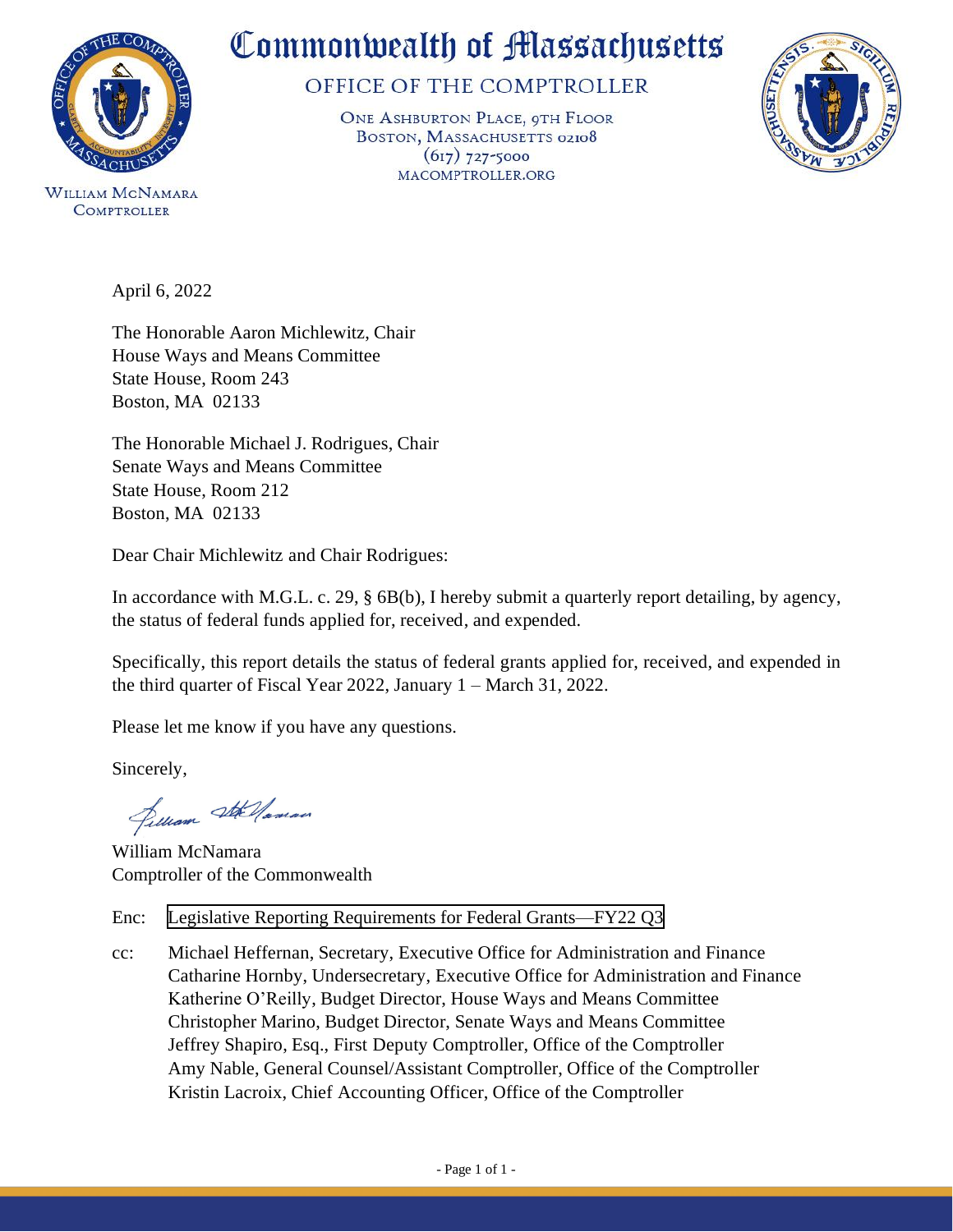<span id="page-1-0"></span>

## Commonwealth of Massachusetts

Office of the Comptroller One Ashburton Place, 9<sup>TH</sup> Floor Boston, Massachusetts 02108 Telephone (617) 727-5000 [www.mass.gov/comptroller](http://www.mass.gov/comptroller)

|            | Status of Federal Grants Applied for FY2022, Quarter 3                                       |                                                                                      |                                                                                          |              |                            |                                 |               |                          |                 |  |  |
|------------|----------------------------------------------------------------------------------------------|--------------------------------------------------------------------------------------|------------------------------------------------------------------------------------------|--------------|----------------------------|---------------------------------|---------------|--------------------------|-----------------|--|--|
| Dept       | <b>Funding Opportunity</b><br><b>Number/Announcement Document</b><br><b>Reference Number</b> | <b>Grant Name</b>                                                                    | <b>Federal Cognizant Agency</b>                                                          | <b>CFDA#</b> | Application<br><b>Date</b> | <b>Expected Award</b><br>Amount | <b>Status</b> | <b>FAIN/Award Number</b> | <b>Comments</b> |  |  |
| <b>DFS</b> | EMW-2021-FG-0051                                                                             | Assistance to Firefighters Grant (AFG)                                               | US Department of Homeland Security, Federal<br><b>Emergency Management Agency (FEMA)</b> | 97.044       | 12/23/2021                 | 300.000.00                      | PENDING       |                          |                 |  |  |
| <b>DOE</b> | USDA-TEFAPRR-2022                                                                            | USDA TEFAP Reach and Resiliency 2022 Grant                                           | Food and Nutrition Service                                                               | 10.568       | 2/17/2022                  | 942,290.00                      | PENDING       |                          |                 |  |  |
| <b>FWE</b> | USDA-AMS-TM-SPRS-G-21-0021                                                                   | Seafood Processors Pandemic Response and Safety (SPRS)<br><b>Block Grant Program</b> | U.S. Department of Commerce                                                              | 10.181       | 1/24/2022                  | 1,104,725.00                    | PENDING       |                          |                 |  |  |

## **Subtotal for pending items: \$ 2,347,015.00**

|     |               | Expanding the Public Health Workforce within the Disability |                                        |       |           |                   |  |
|-----|---------------|-------------------------------------------------------------|----------------------------------------|-------|-----------|-------------------|--|
| ADD | 2201MASCPH-00 | Networks: State Councils on Developmental Disabilities      | US Administration for Community Living | 93.63 | 1/14/2022 | 05.319.00 AWARDED |  |

| <b>Subtotal of Awarded</b>       | 95,319.00    |
|----------------------------------|--------------|
| <b>Total Pending and Awarded</b> | 2,442,334.00 |